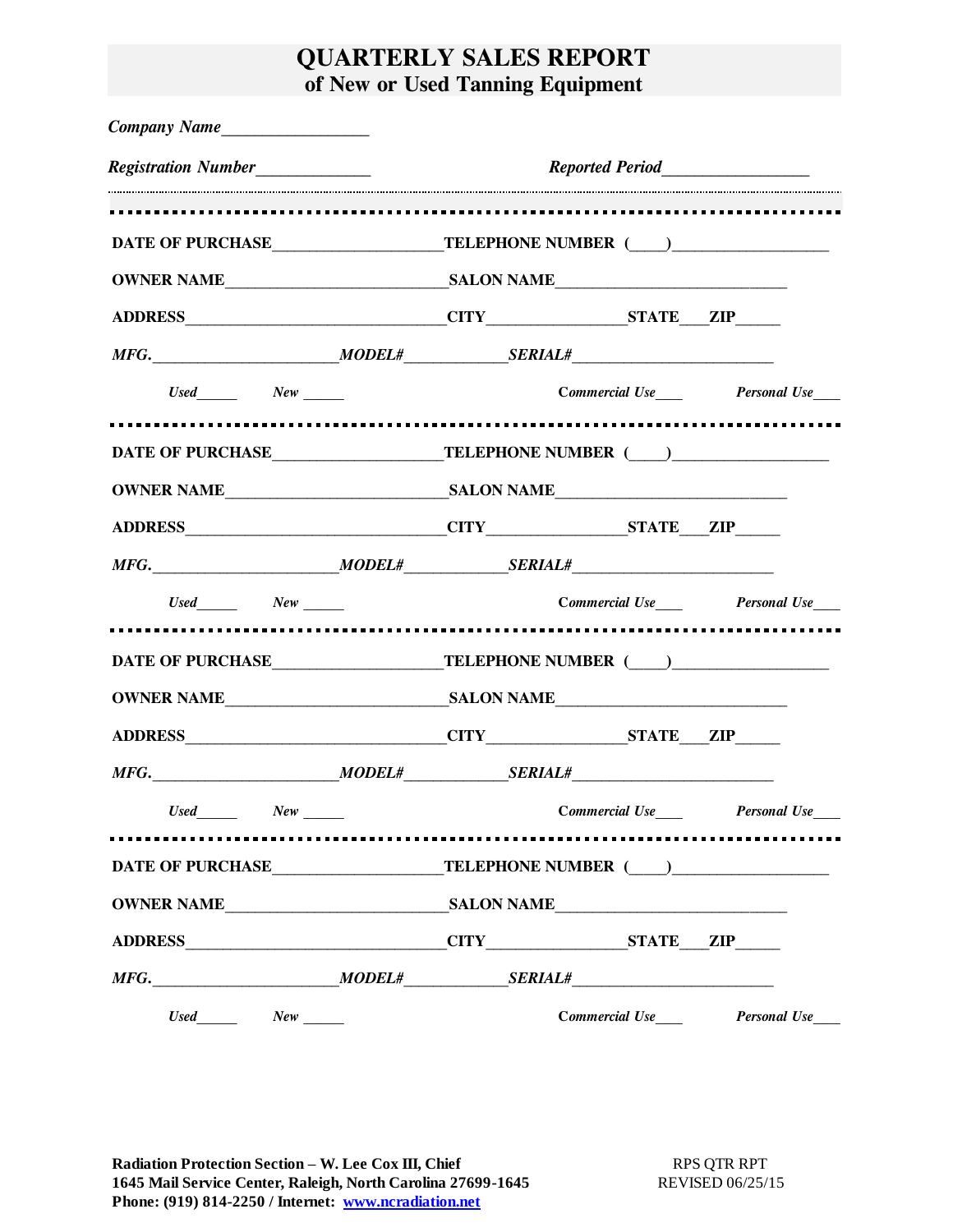|                                                                                   | DATE OF PURCHASE_________________________TELEPHONE NUMBER (____)________________ |                                                                                                                                                                                                                                                                                                                                                                                                                                                                                                                                       |  |                             |  |       |  |
|-----------------------------------------------------------------------------------|----------------------------------------------------------------------------------|---------------------------------------------------------------------------------------------------------------------------------------------------------------------------------------------------------------------------------------------------------------------------------------------------------------------------------------------------------------------------------------------------------------------------------------------------------------------------------------------------------------------------------------|--|-----------------------------|--|-------|--|
|                                                                                   |                                                                                  |                                                                                                                                                                                                                                                                                                                                                                                                                                                                                                                                       |  |                             |  |       |  |
|                                                                                   |                                                                                  |                                                                                                                                                                                                                                                                                                                                                                                                                                                                                                                                       |  |                             |  |       |  |
| $MFG.$ Meg. MODEL# SERIAL#                                                        |                                                                                  |                                                                                                                                                                                                                                                                                                                                                                                                                                                                                                                                       |  |                             |  |       |  |
|                                                                                   |                                                                                  | $Use d \hspace{20pt}\n \begin{array}{r}\n Use \hspace{1.2cm}\n \begin{array}{r}\n \begin{array}{r}\n \begin{array}{r}\n \begin{array}{r}\n \end{array}\n \end{array} \end{array} \end{array} \end{array} \end{array} \end{array} \begin{array}{r}\n \begin{array}{r}\n \begin{array}{r}\n \end{array} \end{array} \end{array} \end{array} \end{array} \begin{array}{r}\n \begin{array}{r}\n \end{array} \end{array} \end{array} \begin{array}{r}\n \begin{array}{r}\n \end{array} \end{array} \end{array} \begin{array}{r}\n \begin{$ |  |                             |  |       |  |
|                                                                                   |                                                                                  |                                                                                                                                                                                                                                                                                                                                                                                                                                                                                                                                       |  |                             |  |       |  |
| DATE OF PURCHASE_________________________TELEPHONE NUMBER (____)________________  |                                                                                  |                                                                                                                                                                                                                                                                                                                                                                                                                                                                                                                                       |  |                             |  |       |  |
|                                                                                   |                                                                                  |                                                                                                                                                                                                                                                                                                                                                                                                                                                                                                                                       |  |                             |  |       |  |
|                                                                                   |                                                                                  |                                                                                                                                                                                                                                                                                                                                                                                                                                                                                                                                       |  |                             |  |       |  |
|                                                                                   |                                                                                  |                                                                                                                                                                                                                                                                                                                                                                                                                                                                                                                                       |  |                             |  |       |  |
|                                                                                   |                                                                                  |                                                                                                                                                                                                                                                                                                                                                                                                                                                                                                                                       |  |                             |  |       |  |
|                                                                                   |                                                                                  |                                                                                                                                                                                                                                                                                                                                                                                                                                                                                                                                       |  |                             |  |       |  |
| DATE OF PURCHASE________________________TELEPHONE NUMBER (____)_________________  |                                                                                  |                                                                                                                                                                                                                                                                                                                                                                                                                                                                                                                                       |  |                             |  |       |  |
|                                                                                   |                                                                                  |                                                                                                                                                                                                                                                                                                                                                                                                                                                                                                                                       |  |                             |  |       |  |
|                                                                                   |                                                                                  |                                                                                                                                                                                                                                                                                                                                                                                                                                                                                                                                       |  |                             |  |       |  |
|                                                                                   |                                                                                  |                                                                                                                                                                                                                                                                                                                                                                                                                                                                                                                                       |  |                             |  |       |  |
|                                                                                   |                                                                                  |                                                                                                                                                                                                                                                                                                                                                                                                                                                                                                                                       |  |                             |  |       |  |
| DATE OF PURCHASE__________________________TELEPHONE NUMBER (____)________________ |                                                                                  |                                                                                                                                                                                                                                                                                                                                                                                                                                                                                                                                       |  |                             |  |       |  |
|                                                                                   |                                                                                  |                                                                                                                                                                                                                                                                                                                                                                                                                                                                                                                                       |  |                             |  |       |  |
|                                                                                   |                                                                                  |                                                                                                                                                                                                                                                                                                                                                                                                                                                                                                                                       |  |                             |  |       |  |
|                                                                                   |                                                                                  |                                                                                                                                                                                                                                                                                                                                                                                                                                                                                                                                       |  |                             |  |       |  |
|                                                                                   |                                                                                  |                                                                                                                                                                                                                                                                                                                                                                                                                                                                                                                                       |  |                             |  |       |  |
| Used New                                                                          |                                                                                  |                                                                                                                                                                                                                                                                                                                                                                                                                                                                                                                                       |  | Commercial Use Personal Use |  |       |  |
|                                                                                   |                                                                                  |                                                                                                                                                                                                                                                                                                                                                                                                                                                                                                                                       |  |                             |  |       |  |
| DATE OF PURCHASE________________________TELEPHONE NUMBER (____)_________________  |                                                                                  |                                                                                                                                                                                                                                                                                                                                                                                                                                                                                                                                       |  |                             |  |       |  |
|                                                                                   |                                                                                  |                                                                                                                                                                                                                                                                                                                                                                                                                                                                                                                                       |  |                             |  |       |  |
|                                                                                   |                                                                                  |                                                                                                                                                                                                                                                                                                                                                                                                                                                                                                                                       |  |                             |  |       |  |
|                                                                                   |                                                                                  |                                                                                                                                                                                                                                                                                                                                                                                                                                                                                                                                       |  |                             |  | Use d |  |
|                                                                                   |                                                                                  |                                                                                                                                                                                                                                                                                                                                                                                                                                                                                                                                       |  |                             |  |       |  |